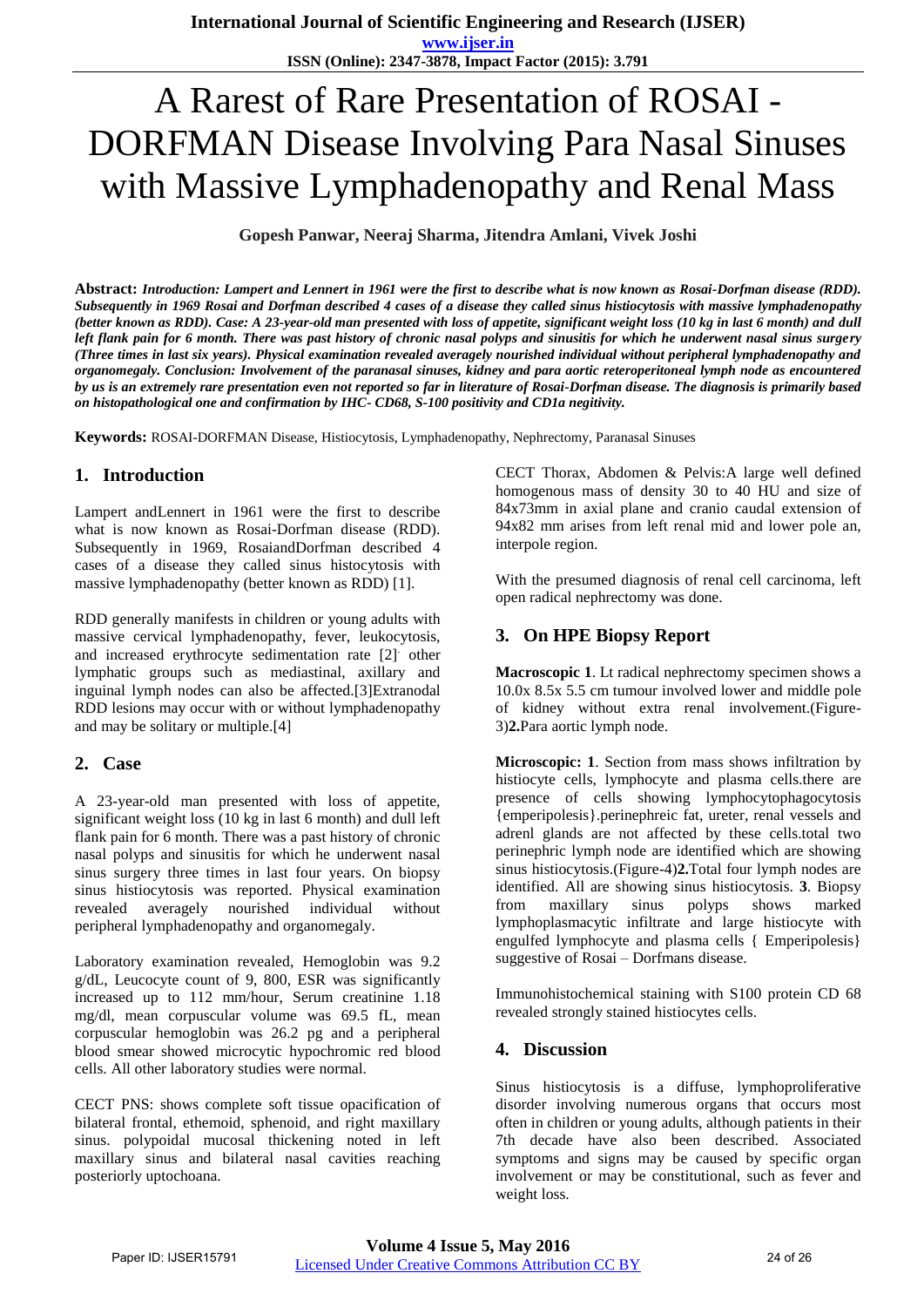### **International Journal of Scientific Engineering and Research (IJSER) www.ijser.in ISSN (Online): 2347-3878, Impact Factor (2015): 3.791**

Laboratory findings include anemia, leukocytosis and serum polyclonal hypergammaglobulinemia. Although early descriptions concluded that nearly every case was marked exclusively by cervical lymph node involvement, other organ systems may be affected including the eye and eyelid, bone, central nervous system, ear, nose, throat, upper respiratory tract, liver, skin, salivary gland and testis. [5]

Kidney involvement is very uncommon, and therefore sinus histiocytosis is not frequently considered in the differential diagnosis of an infiltrative renal mass. Five cases of RDD in kidney cases have been reported with two of them diagnosed with adenocarcinoma of the prostate..

In a rare case reported by Buchino et al, the kidney was only focally involved with a single small mass in the lower pole that contained an admixture of histiocytes, lymphocyte and plasma cells. [6] In another case reported by Bechtold et al, a lobular irregularly enlarged kidney with distorted calyces associated with large matted paraaortic lymph nodes was described and the diagnosis [8] Grossly the masses are matted together by prominent perilesional fibrosis. Their cut surface varies from gray to golden yellow, depending on the amount of fat present. Microscopically there is an accumulation of lymphocytes, plasma cells (some containing Russell bodies), and most notably numerous cells of histiocytic appearance with a large vesicular nucleus and abundant clear cytoplasm that may contain large amounts of neutral lipids. Many of these histiocytes have within their cytoplasm numerous intact lymphocytes, a feature that has been designated as emperipolesis or lymphocyte phagocytosis.[6, 7]

The differential diagnosis of RDD in kidney includes malignant fibrous histiocytomas and histiocytic proliferations of infectious etiology (the presence of S100 is useful in discriminating these lesions), leukemia or lymphoma, especially when accompanied by lymphadenopathy (absent of emperipolesis and IHC profiles help to correct diagnosis). Other possible differential diagnoses include storage disease, tuberculosis or even renal cell carcinoma, a metastatic tumor such as malignant melanoma. RDD generally has a favorable prognosis, but involvement of a greater number of nodal groups and associated extranodal systems worsens the prognosis. No intervention is necessary in most cases, but some patients may undergo surgery. In disseminated aggressive cases, chemotherapy and externalbeam radiotherapy may be used.[8, 9].

**This is first case so far according to literature in which simultaneous involvement of kidney, lymph node and paranasal sinuses detected.** 

# **5. Conclusion**

Involvement of the paranasal sinuses, lymph node and kidney as encountered by us is an extremely rare presentation even not reported so far in literature of Rosai-Dorfman disease. The diagnosis is primarily a histopathological one and confirmation by IHC-CD68 S-100 positivity.



**Figure 1** 

Complete soft tissue opacification of bilateral frontal, ethemoid, sphenoid, and right maxillary sinus.polypoidal mucosal thickening noted in left maxillary sinus and bilateral nasal cavities reaching posteriorly uptochoana.



A large well defined homogenous mass of density 30 to 40 HU and size of 84x73mm in axial plane and cranio caudal extension of 94x82 mm arises from left renal mid and

lower pole an, interpole region.